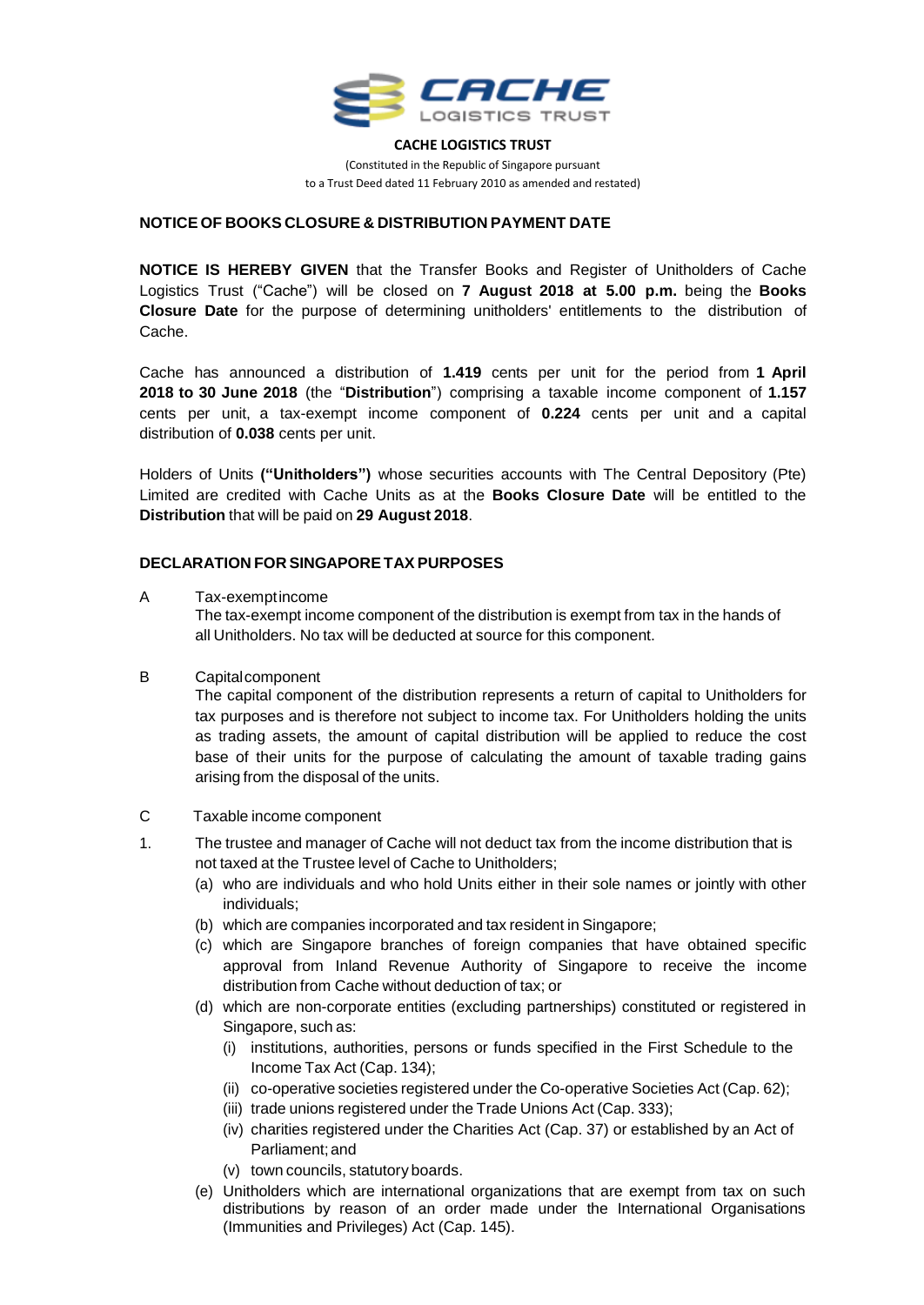- 2. For Distribution made to classes of Unitholders that do not fall within the categories stated under Note C1 above, the Trustee and the Manager of Cache will deduct tax at the rate of 10% if the Unitholders are qualifying foreign non-individual investors. A qualifying foreign non-individual investor is one who is not a resident of Singapore for income tax purposes and:
	- (a) who does not have a permanent establishment in Singapore; or
	- (b) who carries on any operation in Singapore through a permanent establishment in Singapore, where the funds used to acquire the units in Cache are not obtained from that operation.
- 3. Unitholders are required to complete the applicable Section A, B or C of the *"Declaration for Singapore Tax Purposes Form A"* ("Form A") if they fall within the categories (b) to (d) stated under Note C1 or Section D of Form A if they qualify as a foreign non-individual investor as described under Note C2 above. The Trustee and the Manager of Cache will rely on the declarations made in Form A to determine :
	- (a) if tax is to be deducted for the categories of Unitholders listed in (b) to (d) under Note C1; and
	- (b) if tax is to be deducted at the rate of 10% for Distribution to qualifying foreign nonindividualinvestors.

# 4. **Unitholders who fall within class (a) under Note C1 are not required to submit Form A.**

- 5. Unitholders who do not fall within classes of Unitholders listed in Note C1 and C2 above can choose not to return Form A as tax will be deducted from the Distribution made to them at the prevailing corporate tax rate in any case.
- 6. Unitholders who hold the Units jointly (where at least one of the joint holders is not an individual) or through nominees do not have to return Form A.
- 7. The trustee and the manager of Cache will deduct tax at the prevailing corporate tax rate from the Distribution made out of Cache's taxable income that is not taxed at the Trustee level of Cache, in respect of Units held by depository agents except where the beneficial owners of these Units are :
	- (a) individuals and the Units are not held through a partnership in Singapore;
	- (b) qualifying Unitholders (as listed in categories (b) to (d) under Note C1); or
	- (c) qualifying foreign non-individual investors (as defined under Note C2).

For Units held through depository agents, the depository agents must complete the *"Declaration by Depository Agents for Singapore Tax Purposes Form B"* ("Form B") and its annexes (Annex 1 for individuals, Annexes 2 and 2.1 for qualifying Unitholders and Annex 3 for foreign non-individuals).

- 8. Unitholders who hold Units under the Central Provident Fund Investment Scheme (CPFIS) or the Supplementary Retirement Scheme (SRS) do not have to return the Form as they will receive gross Distribution paid to their respective CPFIS or SRS accounts.
- 9. Form A and Form B (and its annexes) will be sent to Unitholders and depository agents respectively by Cache's Unit Registrar, Boardroom Corporate & Advisory Services Pte. Ltd., on or around **10 August 2018.**
- 10. Unitholders and the depository agents will have to complete Form A and Form B (and its annexes) respectively legibly and send them to the Unit Registrar such that they are received by **5.00pm on 17 August 2018**. The trustee and the manager of Cache will rely on the declarations made in Form A and Form B to determine if tax is to be deducted. Failure to comply with any of these requirements will render Form A and Form B invalid and the trustee and the manager of Cache will be obliged to deduct the appropriate amount of tax from the Distribution in respect of which this announcement is made.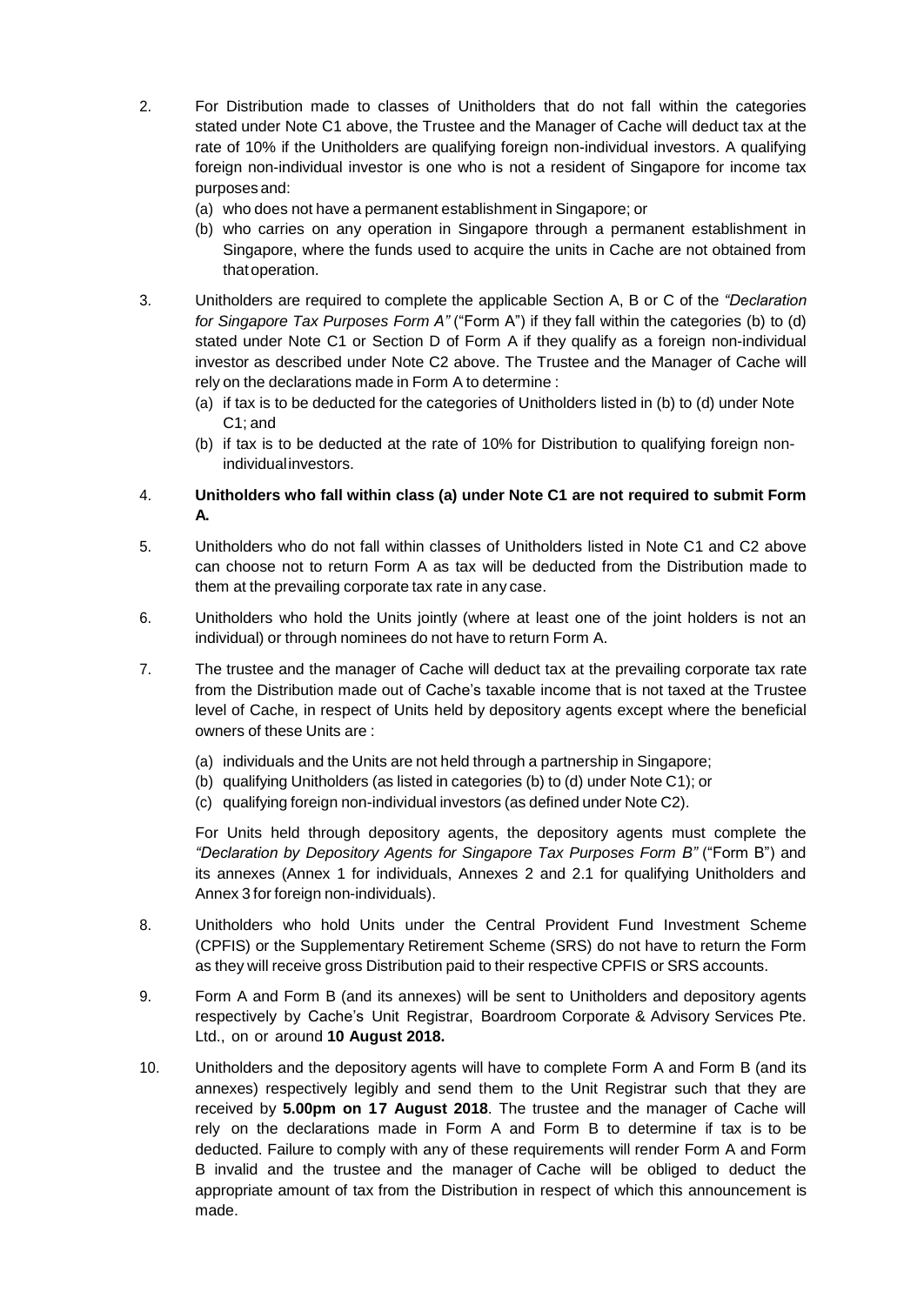## *Last Date and Time for Return of the Forms*

**Unitholders and the depository agents must complete and return the applicable forms to Boardroom Corporate & Advisory Services Pte. Ltd.'s office by 17 August 2018 at 5.00 p.m. in order to receive the Distribution either at gross or at net (after deduction of tax), as the case may be.**

## **DECLARATION IN INCOMETAX RETURN**

The income distribution is considered as income for the year 2018. Beneficial owners of the Distribution, other than those who are exempt from tax on the income distribution, are required to declare the taxable income component of the Distribution as taxable income in their income tax return for the Year of Assessment 2019.

# **IMPORTANT DATES AND TIMES**

| <b>Date/Deadline</b>        | Event                                                                                                                                                                                                                                      |
|-----------------------------|--------------------------------------------------------------------------------------------------------------------------------------------------------------------------------------------------------------------------------------------|
| 7 August 2018 at 5.00 p.m.  | Closing of Cache's Transfer Books and Register<br>of Unitholders                                                                                                                                                                           |
| 17 August 2018 at 5.00 p.m. | Unitholders and depository agents must have<br>completed and returned the "Declaration for<br>Singapore Tax Purposes Form A or Form B",<br>where applicable to the Unit Registrar,<br>Boardroom Corporate & Advisory Services Pte.<br>Ltd. |
| 29 August 2018              | Payment of Distribution                                                                                                                                                                                                                    |

Should Unitholders have any queries in relation to these procedures, please do not hesitate to contact Mr. Robert Wong at 6835 9232 or email: [robertwong@ara.com.hk](mailto:robertwong@ara.com.hk) or visit our website at [<www.cache-reit.com>](http://www.cache-reit.com/).

BY ORDER OF THE BOARD ARATRUST MANAGEMENT (CACHE) LIMITED AS MANAGER OF CACHE LOGISTICS TRUST (Company Registration No. 200919331H)

Daniel Cerf Chief Executive Officer 31 July 2018